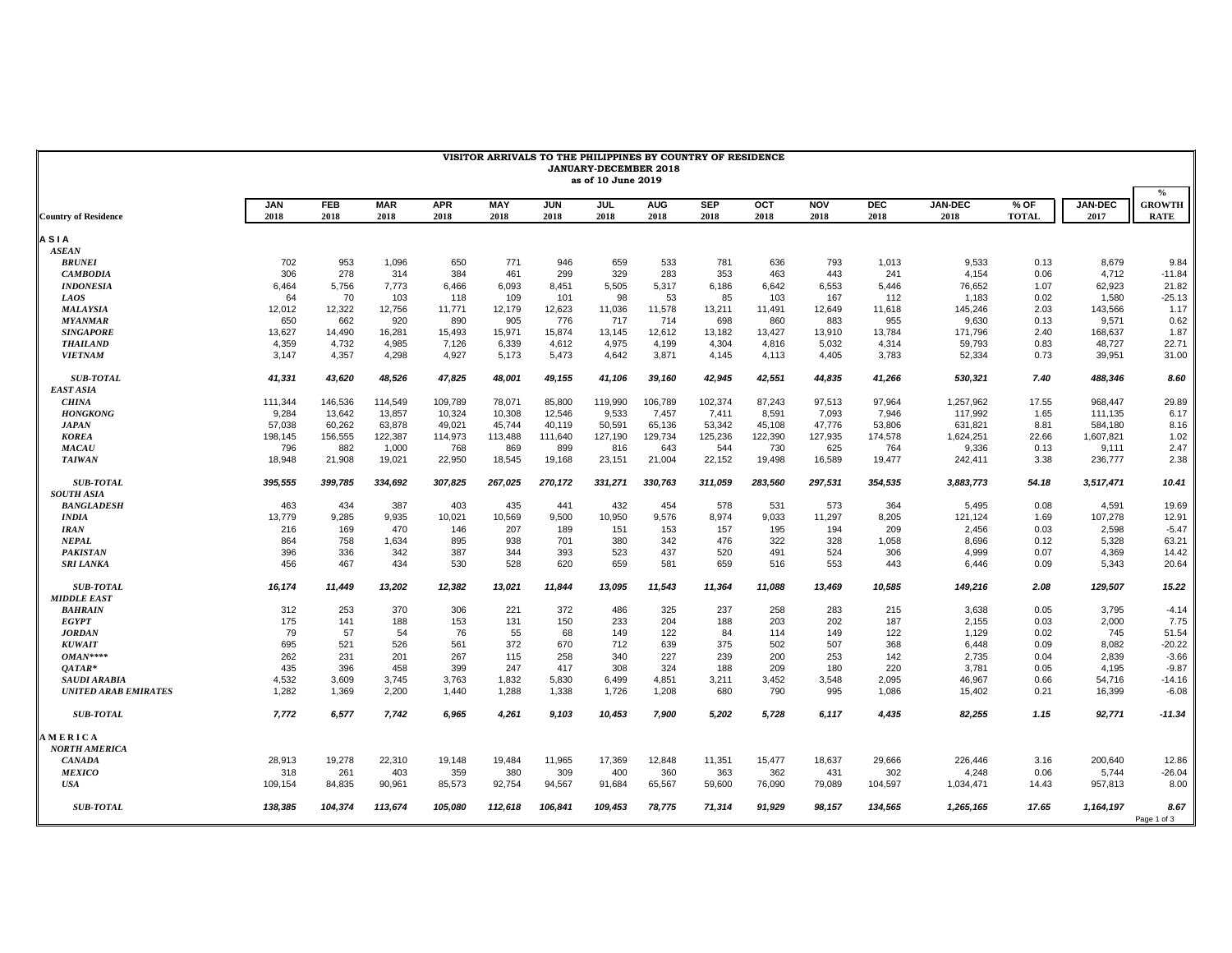| VISITOR ARRIVALS TO THE PHILIPPINES BY COUNTRY OF RESIDENCE<br><b>JANUARY-DECEMBER 2018</b> |                    |                    |                    |                    |                    |                    |                    |                    |                    |                         |                    |                    |                        |                        |                        |                                               |
|---------------------------------------------------------------------------------------------|--------------------|--------------------|--------------------|--------------------|--------------------|--------------------|--------------------|--------------------|--------------------|-------------------------|--------------------|--------------------|------------------------|------------------------|------------------------|-----------------------------------------------|
| <b>Country of Residence</b>                                                                 | <b>JAN</b><br>2018 | <b>FEB</b><br>2018 | <b>MAR</b><br>2018 | <b>APR</b><br>2018 | <b>MAY</b><br>2018 | <b>JUN</b><br>2018 | <b>JUL</b><br>2018 | <b>AUG</b><br>2018 | <b>SEP</b><br>2018 | $_{\text{oct}}$<br>2018 | <b>NOV</b><br>2018 | <b>DEC</b><br>2018 | <b>JAN-DEC</b><br>2018 | $%$ OF<br><b>TOTAL</b> | <b>JAN-DEC</b><br>2017 | $\frac{0}{0}$<br><b>GROWTH</b><br><b>RATE</b> |
|                                                                                             |                    |                    |                    |                    |                    |                    |                    |                    |                    |                         |                    |                    |                        |                        |                        |                                               |
| <b>SOUTH AMERICA</b>                                                                        |                    |                    |                    |                    |                    |                    |                    |                    |                    |                         |                    |                    |                        |                        |                        |                                               |
| <b>ARGENTINA</b>                                                                            | 586                | 513                | 457                | 422                | 294                | 177                | 173                | 145                | 150                | 161                     | 182                | 208                | 3.468                  | 0.05                   | 3.157                  | 9.85                                          |
| <b>BRAZIL</b>                                                                               | 776                | 709                | 701                | 723                | 539                | 420                | 456                | 469                | 476                | 477                     | 601                | 1.017              | 7,364                  | 0.10                   | 6.114                  | 20.44                                         |
| <b>COLOMBIA</b>                                                                             | 152                | 154                | 167                | 185                | 187                | 161                | 221                | 238                | 228                | 242                     | 224                | 230                | 2,389                  | 0.03                   | 1,747                  | 36.75                                         |
| <b>PERU</b>                                                                                 | 82                 | 82                 | 104                | 84                 | 59                 | 58                 | 69                 | 107                | 87                 | 112                     | 87                 | 107                | 1,038                  | 0.01                   | 1,008                  | 2.98                                          |
| <b>VENEZUELA</b>                                                                            | 37                 | 18                 | 36                 | 33                 | 24                 | 25                 | 35                 | 26                 | 34                 | 61                      | 50                 | 44                 | 423                    | 0.01                   | 257                    | 64.59                                         |
| <b>SUB-TOTAL</b>                                                                            | 1,633              | 1,476              | 1,465              | 1,447              | 1,103              | 841                | 954                | 985                | 975                | 1,053                   | 1,144              | 1,606              | 14,682                 | 0.20                   | 12,283                 | 19.53                                         |
| <b>EUROPE</b>                                                                               |                    |                    |                    |                    |                    |                    |                    |                    |                    |                         |                    |                    |                        |                        |                        |                                               |
| <b>WESTERN EUROPE</b>                                                                       |                    |                    |                    |                    |                    |                    |                    |                    |                    |                         |                    |                    |                        |                        |                        |                                               |
| <b>ANDORRA</b>                                                                              | 38                 | 25                 | 35                 | 30                 | 44                 | 50                 | 47                 | $\overline{2}$     | $\sim$             | $\overline{2}$          | $\sim$             | $\sim$             | 273                    | 0.00                   | 357                    | $-23.53$                                      |
| <b>AUSTRIA</b>                                                                              | 1,742              | 1,435              | 1,204              | 1,151              | 924                | 750                | 1,446              | 899                | 761                | 891                     | 1,069              | 1,921              | 14,193                 | 0.20                   | 13,524                 | 4.95                                          |
| <b>BELGIUM</b>                                                                              | 1,493              | 1,353              | 1,575              | 1,554              | 1,223              | 1,474              | 2,241              | 1,098              | 953                | 1,181                   | 1,393              | 1,747              | 17,285                 | 0.24                   | 15,703                 | 10.07                                         |
| <b>FRANCE</b>                                                                               | 8,438              | 9,737              | 8.489              | 8.628              | 5,561              | 3,339              | 5.253              | 4,556              | 3,397              | 4.580                   | 5,641              | 6,781              | 74,400                 | 1.04                   | 64,777                 | 14.86                                         |
| <b>GERMANY</b>                                                                              | 8,822              | 9,826              | 10,161             | 7,551              | 6,532              | 4,828              | 6,413              | 6,127              | 5,484              | 6,733                   | 7,888              | 11,733             | 92,098                 | 1.28                   | 85,431                 | 7.80                                          |
| <b>LUXEMBOURG</b>                                                                           | 84                 | 81                 | 98                 | 95                 | 72                 | 51                 | 90                 | 97                 | 34                 | 47                      | 63                 | 118                | 930                    | 0.01                   | 722                    | 28.81                                         |
| <b>NETHERLANDS</b>                                                                          | 3.434              | 2,860              | 3,136              | 3,405              | 2.945              | 2,195              | 3.922              | 2,426              | 2,018              | 2,730                   | 3.536              | 4.444              | 37.051                 | 0.52                   | 33.821                 | 9.55                                          |
| <b>SWITZERLAND</b>                                                                          | 3,397              | 3,298              | 3,404              | 3,311              | 2,220              | 1,386              | 2,662              | 1,366              | 1,609              | 2,048                   | 2,395              | 3,979              | 31,075                 | 0.43                   | 29,837                 | 4.15                                          |
| <b>SUB-TOTAL</b>                                                                            | 27,448             | 28,615             | 28,102             | 25,725             | 19,521             | 14,073             | 22,074             | 16,571             | 14,256             | 18,212                  | 21,985             | 30,723             | 267,305                | 3.73                   | 244,172                | 9.47                                          |
| <b>NORTHERN EUROPE</b>                                                                      |                    |                    |                    |                    |                    |                    |                    |                    |                    |                         |                    |                    |                        |                        |                        |                                               |
| <b>DENMARK</b>                                                                              | 2,141              | 2,095              | 2,021              | 1,429              | 1,244              | 1,023              | 1,517              | 845                | 965                | 1,146                   | 1,281              | 2,177              | 17,884                 | 0.25                   | 18,445                 | $-3.04$                                       |
| <b>FINLAND</b>                                                                              | 998                | 771                | 660                | 532                | 445                | 444                | 320                | 288                | 383                | 535                     | 693                | 1,150              | 7,219                  | 0.10                   | 6,958                  | 3.75                                          |
| <b>IRELAND</b>                                                                              | 1,614              | 1,209              | 1,873              | 1,452              | 1,574              | 2,324              | 2,273              | 1,378              | 1,144              | 1,332                   | 1,393              | 2,485              | 20,051                 | 0.28                   | 18,051                 | 11.08                                         |
| NORWAY                                                                                      | 2,389              | 2,055              | 2,166              | 1,460              | 1,299              | 2,834              | 3,178              | 1,157              | 1,134              | 1,328                   | 1,552              | 3,019              | 23,571                 | 0.33                   | 21,890                 | 7.68                                          |
| <b>SWEDEN</b>                                                                               | 3,985              | 3,620              | 3,111              | 1,901              | 1,483              | 1,952              | 1,494              | 926                | 1,051              | 1,528                   | 1,892              | 5,142              | 28,085                 | 0.39                   | 27,703                 | 1.38                                          |
| <b>UNITED KINGDOM</b>                                                                       | 18,111             | 15,443             | 22,967             | 17,913             | 15,348             | 12,661             | 18,847             | 15,376             | 11,637             | 14,714                  | 16,247             | 21,780             | 201,044                | 2.80                   | 182,708                | 10.04                                         |
|                                                                                             |                    |                    |                    |                    |                    |                    |                    |                    |                    |                         |                    |                    |                        |                        |                        |                                               |
| <b>SUB-TOTAL</b>                                                                            | 29,238             | 25,193             | 32,798             | 24,687             | 21,393             | 21,238             | 27,629             | 19,970             | 16,314             | 20,583                  | 23,058             | 35,753             | 297,854                | 4.16                   | 275,755                | 8.01                                          |
| <b>SOUTHERN EUROPE</b>                                                                      |                    |                    |                    |                    |                    |                    |                    |                    |                    |                         |                    |                    |                        |                        |                        |                                               |
| <b>GREECE</b>                                                                               | 304                | 336                | 324                | 234                | 296                | 239                | 198                | 223                | 238                | 272                     | 424                | 365                | 3,453                  | 0.05                   | 3,165                  | 9.10                                          |
| <b>ITALY</b>                                                                                | 4,174              | 3.101              | 3,098              | 2,910              | 2.055              | 2,065              | 2,861              | 3,316              | 2,007              | 2.220                   | 3,043              | 4,332              | 35.182                 | 0.49                   | 30.437                 | 15.59                                         |
| <b>PORTUGAL</b>                                                                             | 459                | 411                | 456                | 541                | 462                | 235                | 309                | 396                | 354                | 475                     | 777                | 674                | 5,549                  | 0.08                   | 4,189                  | 32.47                                         |
| <b>SPAIN</b>                                                                                | 3,999              | 3,206              | 4,204              | 3,012              | 2,708              | 2,504              | 4,527              | 5,502              | 2,650              | 3,415                   | 4,180              | 4,226              | 44,133                 | 0.62                   | 36,954                 | 19.43                                         |
| <b>SUB-TOTAL</b>                                                                            | 8,936              | 7,054              | 8,082              | 6,697              | 5,521              | 5,043              | 7,895              | 9,437              | 5,249              | 6,382                   | 8,424              | 9,597              | 88,317                 | 1.23                   | 74,745                 | 18.16                                         |
| <b>EASTERN EUROPE</b>                                                                       |                    |                    |                    |                    |                    |                    |                    |                    |                    |                         |                    |                    |                        |                        |                        |                                               |
| <b>COMMONWEALTH OF</b>                                                                      |                    |                    |                    |                    |                    |                    |                    |                    |                    |                         |                    |                    |                        |                        |                        |                                               |
| <b>INDEPENDENT STATES</b>                                                                   | 1,375              | 1,129              | 1,462              | 857                | 938                | 757                | 595                | 644                | 764                | 745                     | 990                | 1,258              | 11,514                 | 0.16                   | 10,808                 | 6.53                                          |
| <b>RUSSIAN FEDERATION</b>                                                                   | 4,396              | 3,519              | 3,426              | 2,614              | 1,655              | 1,171              | 1,269              | 1,251              | 1,420              | 2,011                   | 3,328              | 3,907              | 29,967                 | 0.42                   | 33,279                 | $-9.95$                                       |
| TOTAL (CIS & RUSSIA)                                                                        | 5,771              | 4,648              | 4,888              | 3,471              | 2,593              | 1,928              | 1,864              | 1,895              | 2,184              | 2,756                   | 4,318              | 5,165              | 41,481                 | 0.58                   | 44,087                 | -5.91                                         |
| <b>POLAND</b>                                                                               | 2,078              | 1,564              | 1,274              | 1,100              | 683                | 464                | 572                | 471                | 655                | 835                     | 1,585              | 1,287              | 12,568                 | 0.18                   | 10,786                 | 16.52                                         |
| <b>SUB-TOTAL</b>                                                                            | 7.849              | 6.212              | 6,162              | 4,571              | 3,276              | 2,392              | 2.436              | 2,366              | 2,839              | 3,591                   | 5,903              | 6,452              | 54,049                 | 0.75                   | 54,873                 | $-1.50$                                       |
| <b>EASTERN MEDITERRANEAN EUROPE**</b>                                                       |                    |                    |                    |                    |                    |                    |                    |                    |                    |                         |                    |                    |                        |                        |                        |                                               |
| <b>ISRAEL</b>                                                                               | 2,360              | 2,065              | 2,412              | 1,829              | 1,328              | 869                | 1,405              | 1,340              | 1,899              | 1,137                   | 1,703              | 1,996              | 20,343                 | 0.28                   | 17,446                 | 16.61                                         |
| <b>TURKEY</b>                                                                               | 1,396              | 911                | 798                | 720                | 592                | 539                | 522                | 666                | 488                | 540                     | 784                | 659                | 8,615                  | 0.12                   | 8.408                  | 2.46                                          |
| <b>SUB-TOTAL</b>                                                                            | 3,756              | 2,976              | 3,210              | 2,549              | 1,920              | 1,408              | 1.927              | 2,006              | 2,387              | 1,677                   | 2,487              | 2,655              | 28,958                 | 0.40                   | 25,854                 | 12.01                                         |
|                                                                                             |                    |                    |                    |                    |                    |                    |                    |                    |                    |                         |                    |                    |                        |                        |                        | Page 2 of 3                                   |